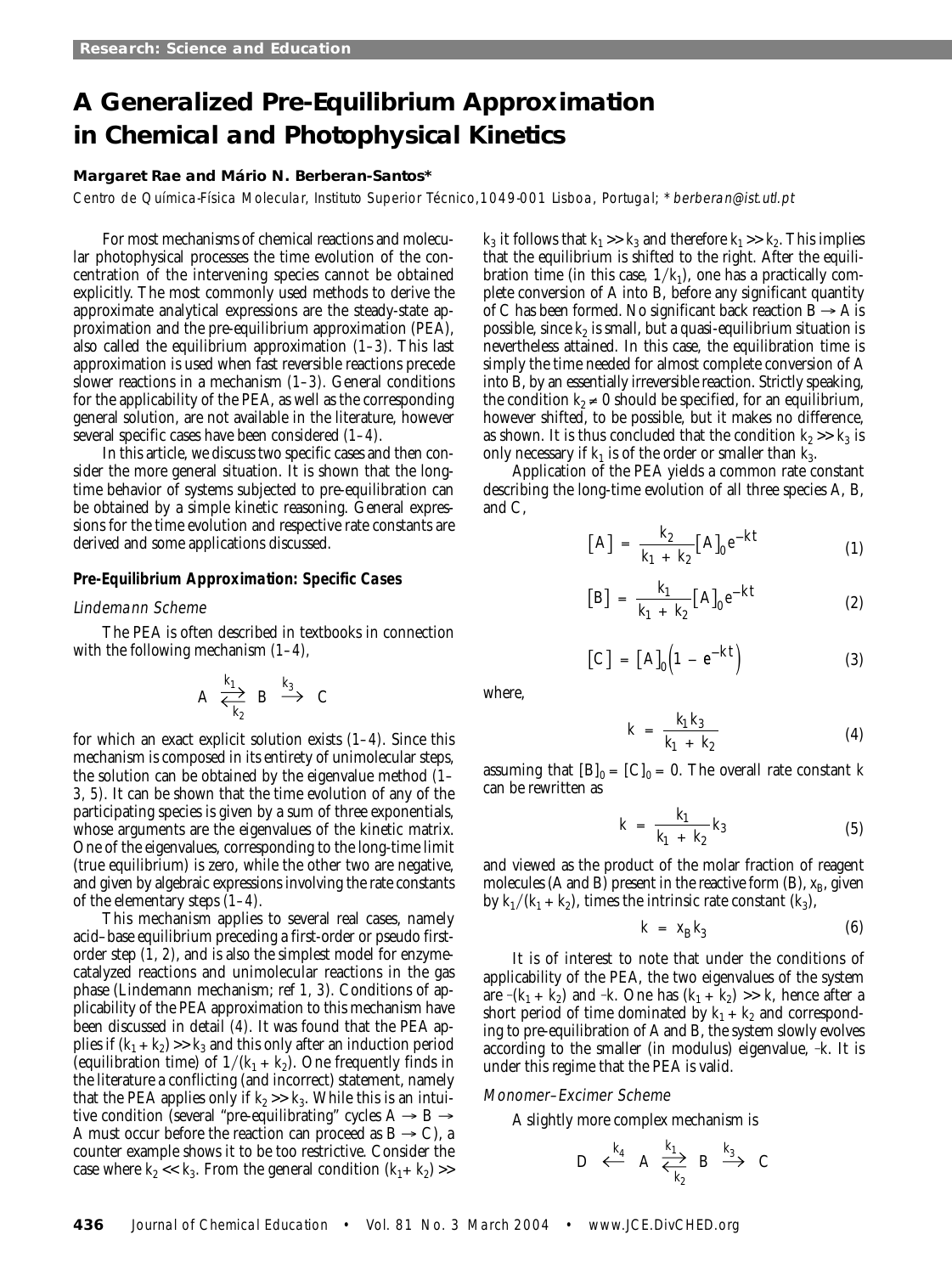This mechanism applies, for instance, to monomer–excimer kinetics, where A is an excited monomer and B is an excimer. The exact, explicit solution is again known *(4, 6)*. Application of the PEA approximation now yields

$$
[A] = \frac{k_2}{k_1 + k_2} [A]_0 e^{-kt}
$$
 (7)

$$
[B] = \frac{k_1}{k_1 + k_2} [A]_0 e^{-kt}
$$
 (8)

$$
[C] = \frac{k_1 k_3}{k_1 k_3 + k_2 k_4} [A]_0 \Big( 1 - e^{-kt} \Big)
$$
 (9)

$$
[D] = \frac{k_2 k_4}{k_1 k_3 + k_2 k_4} [A]_0 \Big( 1 - e^{-kt} \Big) \tag{10}
$$

where,

$$
k = \frac{k_1 k_3 + k_2 k_4}{k_1 + k_2} \tag{11}
$$

assuming that  $[B]_0 = [C]_0 = [D]_0 = 0$ . In the monomerexcimer case, this situation corresponds to the so-called hightemperature behavior *(6),* where a fast equilibrium in the excited state exists, and for which a single exponential decay (after a short induction period) with a common decay time for both monomer and excimer is predicted *(6)*. The equation for the rate constant *k*, given by eq 11, can be rewritten as

$$
k = \frac{k_1}{k_1 + k_2} k_3 + \frac{k_2}{k_1 + k_2} k_4 \tag{12}
$$

and it can be viewed as the weighted sum of the rate constants  $k_3$  and  $k_4$  of the two consumption paths, the weighting factors being the molar fractions of reactive molecules (B and A, respectively) in each of the paths,

$$
k = x_{B} k_{3} + x_{A} k_{4}
$$
 (13)

#### **Pre-Equilibrium Approximation: General Case**

We now consider the general case of a fast pre-equilibrium (by means of unimolecular or pseudo-unimolecular *internal* steps) involving a number of species  $A_i$  ( $i = 1, 2, ...$ , *n*), each of which may in turn react to yield other species not participating in the fast pre-equilibrium, by means of *outgoing* steps, as shown in Scheme I.

It is assumed that the internal steps are of the type,

$$
A_i + B_j \rightleftharpoons A_k + B_l
$$

where the B<sub>i</sub> are only involved in internal steps, and do not significantly change their concentrations with time, while the  ${\rm A_i}$  also participate in outgoing steps of the type

$$
A_i \rightarrow C_j + \dots
$$

Based on the specific results discussed above, it seems reasonable to suppose that the general form of the long-time rate constant *k* obtained by the PEA will be,

$$
k = \sum_{i=1}^{n} x_i \Gamma_i \tag{14}
$$

where the  $x_i$  are the *equilibrium* molar fractions of the  $A_i$ 

$$
x_i = \frac{\begin{bmatrix} A_i \end{bmatrix}}{\sum_{i=1}^n \begin{bmatrix} A_i \end{bmatrix}} \tag{15}
$$

and the  $\Gamma_i$  are the respective rate constants for the outgoing, irreversible steps, as shown in Scheme 1. The molar fractions  $x_i$  can be related to the equilibrium constants of the internal  $\overline{a}$ steps.

A simple proof that eq 14 is correct is as follows*:* For any of the  $A_i$  ( $i = 1, 2, ..., n$ ), the following rate equation holds,

$$
\frac{\mathrm{d}[A_i]}{\mathrm{d}t} = r_i - \Gamma_i [A_i] \tag{16}
$$

where  $r_i$  is the global rate for  $A_i$  resulting from all internal steps (unimolecular or pseudo-unimolecular). Summing all rate eqs 16, one gets

$$
\frac{d \sum_{i=1}^{n} [A_{i}]}{dt} = \sum_{i=1}^{n} r_{i} - \sum_{i=1}^{n} \Gamma_{i} [A_{i}]
$$
 (17)

Now,  $\sum_i r_i = 0$  for all times, since the total number of moles of the A*<sup>i</sup>* is conserved for *internal* reactions, and eq 17 becomes

$$
\frac{\mathrm{d}\sum_{i=1}^{n}[\mathbf{A}_{i}]}{\mathrm{d}t} = -\sum_{i=1}^{n}\Gamma_{i}[\mathbf{A}_{i}] \qquad (18)
$$

After the time lapse needed for equilibration, eq 15 must hold, and eq 18 becomes

$$
\frac{\mathrm{d}\sum_{i=1}^{n}[\mathbf{A}_{i}]}{\mathrm{d}t} = -\left(\sum_{i=1}^{n}x_{i}\Gamma_{i}\right)\left(\sum_{i=1}^{n}[\mathbf{A}_{i}]\right) \tag{19}
$$



Scheme I. Generalized scheme for the outgoing, irreversible steps, where  $\Gamma_i$  are the rate constants. The products are not shown.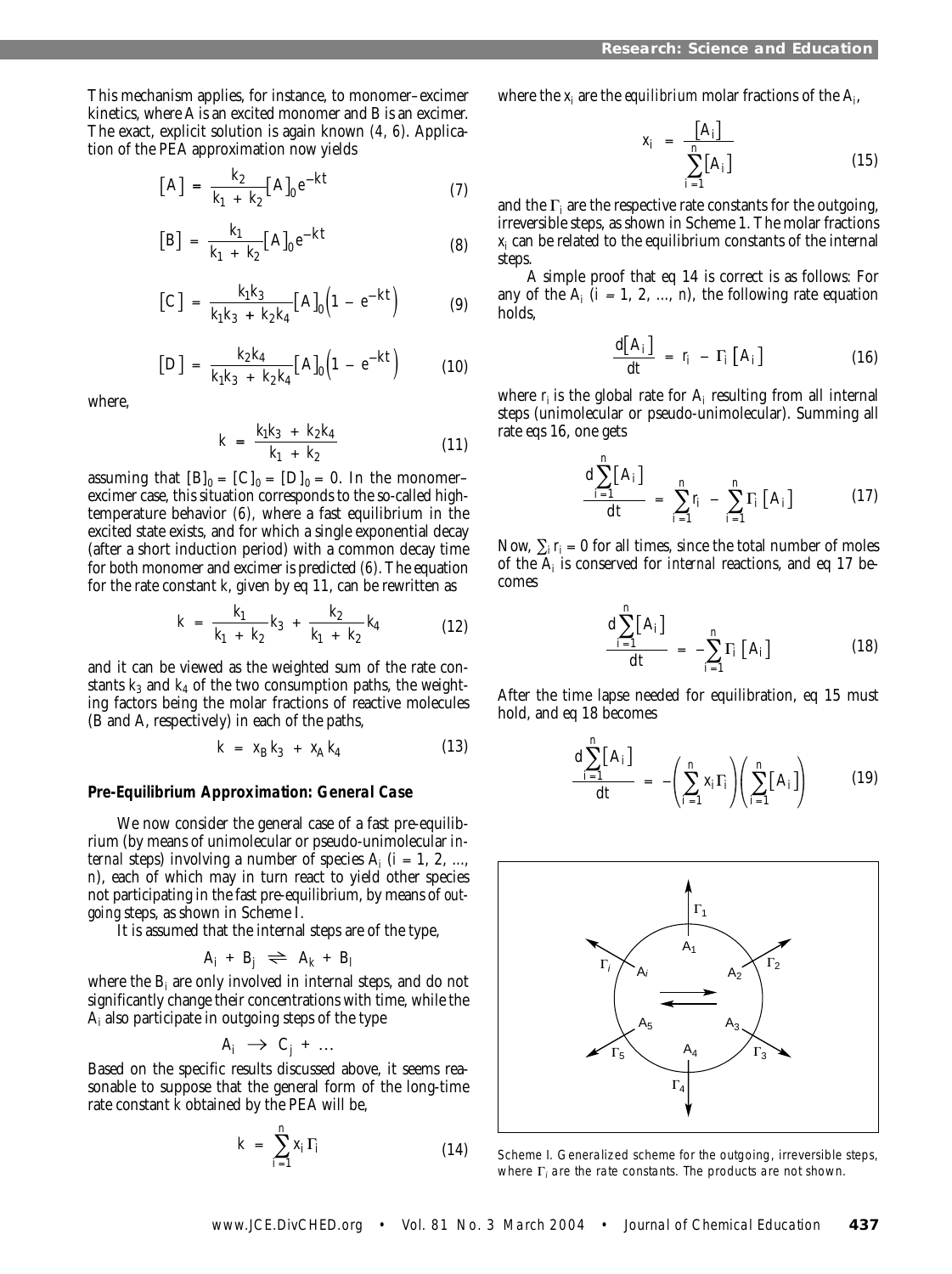Since the equilibrium molar fractions  $x_i$  are time-independent (this would not be true in general if the B*<sup>i</sup>* significantly changed their concentrations with time), a single exponential decay of  $\sum_i [A_i]$  follows from eq 19,

$$
\sum_{i=1}^{n} [A_i] = \left(\sum_{i=1}^{n} [A_i]_{eq}\right) \exp(-kt) \tag{20}
$$

where the rate constant  $k$  is given by eq 14, and  $\mathrm{[A_{i}]_{eq}}$  stands for the concentration of A*<sup>i</sup>* upon full equilibration, *in the absence of outgoing steps*. Since, from eq 15, [A*<sup>i</sup>* ] is proportional to  $\sum_i [A_i]$ , one finally has

$$
\left[A_{i}\right] = x_{i}\left(\sum_{i=1}^{n} \left[A_{i}\right]_{\text{eq}}\right) \exp(-kt) \tag{21}
$$

again with *k* given by eq 14. A more general derivation of eq 14 is given in ref *7*.

Note that one cannot assume that after the equilibration time one will have exactly  $r_i = 0$  ( $i = 1, 2, ..., n$ ) in eq 16, otherwise the equilibrium mole fractions would not be timeindependent, since the disappearance rates Γ*<sup>i</sup>* are in general different for each species. This observation serves to stress that the fast equilibration not only occurs at the early stages of the reaction, just before the PEA becomes valid, but keeps going at latter times, maintaining a state of (dynamic) equilibrium.

The validity of eq 21 rests on the assumption of a fast pre-equilibration process, with respect to the characteristic times of the outgoing processes. These are given by the inverse of the rate constants Γ*<sup>i</sup>* . The internal pre-equilibrium must therefore be attained in a time considerably shorter than the smallest  $1/\Gamma_f$ 

A still more general situation can be envisaged if outgoing bimolecular steps of the following type

$$
A_i + A_j \rightarrow C_k + \dots
$$

are also allowed. In such a case eq 16 becomes

$$
\frac{\mathrm{d}[A_i]}{\mathrm{d}t} = r_i - \left(\sum_{j=1}^n k_{ij} [A_j] \right) [A_i] - \Gamma_i [A_i] \quad (22)
$$

and eq 17 becomes

$$
\frac{\mathrm{d}\sum_{i=1}^{n} [A_{i}]}{\mathrm{d}t} = \sum_{i=1}^{n} r_{i} - \sum_{i=1}^{n} \sum_{j=1}^{n} k_{ij} [A_{i}][A_{j}] - \sum_{i=1}^{n} \Gamma_{i}[A_{i}] \qquad (23)
$$

Instead of eq 19, one now has,

$$
\frac{\mathrm{d}\sum_{i=1}^{n}[\mathbf{A}_{i}]}{\mathrm{d}t} = -\left(\sum_{i=1}^{n}\sum_{j=1}^{n}x_{i}x_{j}k_{ij}\right)\left(\sum_{i=1}^{n}[\mathbf{A}_{i}]\right)^{2} - \left(\sum_{n=1}^{n}x_{i}\Gamma_{i}\right)\left(\sum_{i=1}^{n}[\mathbf{A}_{i}]\right)
$$
\n(24)

whose solution is

$$
[A] = \frac{[A]_{eq}}{\left(1 + \frac{k_2[A]_{eq}}{k_1}\right) \exp(k_1 t) - \frac{k_2[A]_{eq}}{k_1}}
$$
 (25)

where,

$$
[A] = \sum_{i=1}^{n} [A_{i}]_{;} [A]_{eq} = \sum_{i=1}^{n} [A_{i}]_{eq};
$$
  

$$
k_{1} = \sum_{i=1}^{n} x_{i} \Gamma_{i;} k_{2} = \sum_{i=1}^{n} \sum_{j=1}^{n} x_{i} x_{j} k_{ij}
$$

If  $k_2 = 0$ , eq 25 reduces to eq 20, which has the familiar form of the elementary first-order reaction  $A \rightarrow P$ . If, on the other hand,  $k_1 = 0$ , then eq 25 becomes,

$$
[A] = \frac{[A]_{eq}}{1 + k_2 [A]_{eq} t}
$$
 (26)

which has now the familiar form of the elementary secondorder reaction  $2A \rightarrow P$ . The more general eq 25 corresponds to mixed first- and second-order kinetics, occurring for instance in triplet state decay kinetics in solution, where unimolecular decay and triplet–triplet annihilation compete *(6).*

#### **Discussion and Applications**

#### A Probabilistic View

It is interesting to note that the form of eq 14 can be understood on the grounds of a simple probabilistic argument: In a situation of fast equilibration, each species A*<sup>i</sup>* can be viewed as a specific state of an abstract entity A, that is continuously changing between these states and can be found in each with probability *xi* . In this way, the rate constant for the decay of A (outgoing steps) will be the weighted sum of the decay rate constants of all states, the weighting factor being the respective probability.

In some cases, the species A is real, and the  $A_i$  are its states. For instance, in a gas phase unimolecular reaction, an energized molecule with a given vibrational energy content frequently redistributes this energy among the normal modes, sampling many isoenergetic vibrational states, each with a specific reaction rate *(1, 3).* Also, in the computation of the rate constant of an elementary reaction, it is usually assumed that a Boltzmann distribution is maintained throughout the reaction; that is, that a fast equilibration with the thermal reservoir exists. In this case, a continuum of states is usually assumed, and the summation in eq 14 is replaced by an integral, as is done in the usual expression for the rate constant of an elementary bimolecular reaction according to the collision theory *(1–3).*

The existence of a fast pre-equilibrium allows us therefore to qualitatively view the ensemble of the  $A_i$  species ( $i =$ 1, 2, …, *n*) as a single species, given their fast interconversion by means of unimolecular or pseudo-unimolecular steps. This imaginary species reacts according to familiar rate laws, eqs 20, 25, and 26, their form being dictated by the type of the outgoing elementary steps.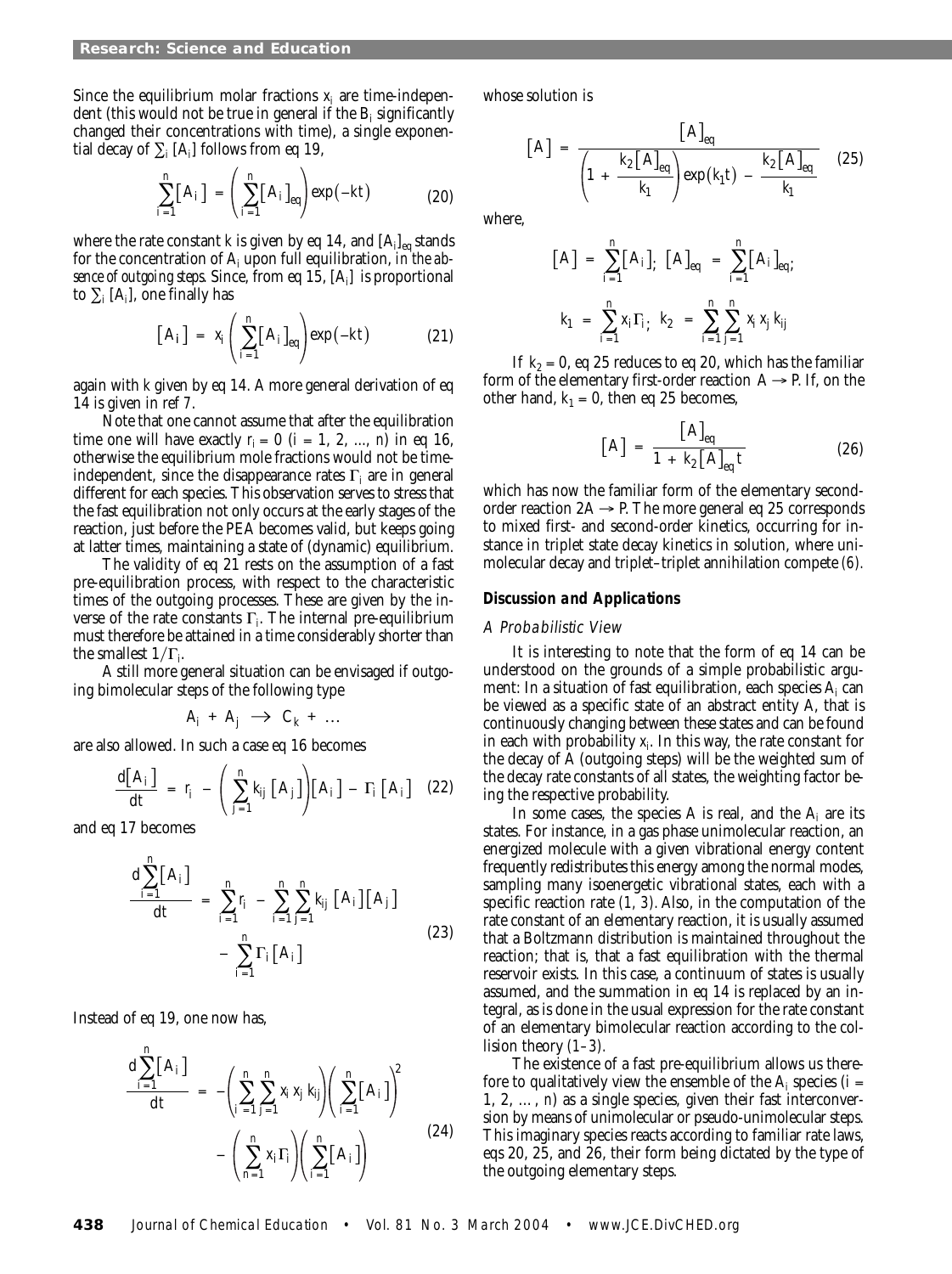# A Case with Unimolecular Outgoing Steps and Multiple Equilibria

As a specific application of eq 14, consider the simplest mechanism for noncompetitive enzyme inhibition *(8, 9),*

$$
E + S \iff ES \qquad (K_S)
$$
  
\n
$$
ES + I \iff ESI \qquad (K_I)
$$
  
\n
$$
ES \xrightarrow{K_P} E + P
$$

where E is the free enzyme, S is the substrate, ES is the enzyme–substrate complex, I is the inhibitor, ESI is the enzyme– substrate–inhibitor complex, and P is the reaction product. The equilibrium constants  $\textit{K}_{\text{s}}$  and  $\textit{K}_{\text{I}}$  are given by

$$
K_{\rm S} = \frac{\begin{bmatrix} \mathbf{E} \end{bmatrix} \begin{bmatrix} \mathbf{S} \end{bmatrix}}{\begin{bmatrix} \mathbf{E} \mathbf{S} \end{bmatrix}} \tag{27}
$$

$$
K_{\rm I} = \frac{\text{[ES][I]}}{\text{[ESI]}}
$$
 (28)

It is assumed, as usual, that the substrate concentration is much higher than the total enzyme concentration, [S] >>  $[E]_t$  and that it does not change significantly in the time range of the kinetic experiment. Under the PEA assumption (which is not obeyed in some enzymatic systems), the species in fast internal equilibrium are S, ES, and ESI, and the unimolecular outgoing step is the last reaction of the mechanism. After the fast pre-equilibration period, and as long as [S] is essentially constant, the product concentration evolves with time according to

$$
[P] = [S](1 - e^{-kt}) \simeq [S]kt \tag{29}
$$

where the rate constant *k* is, from eq 14,

$$
k = x_{\rm ES} k_{\rm P} \tag{30}
$$

and  $x_{ES}$  is the fraction of substrate present as  $ES$ 

$$
X_{\text{ES}} = \frac{\text{[ES]}}{\text{[S]}_t} \simeq \frac{\text{[ES]}}{\text{[S]}}
$$
(31)

Since

$$
\left[ \mathrm{ES} \right] = x_{\mathrm{ES}}^{\prime} \left[ \mathrm{E} \right]_{t} \tag{32}
$$

where  $x'_{ES}$  is the fraction of enzyme present as ES,

$$
x'_{\text{ES}} = \frac{\text{[ES]}}{\text{[E]}_t} \approx \frac{1}{1 + \frac{K_\text{S}}{\text{[S]}} + \frac{\text{[I]}}{K_\text{I}}}
$$
(33)

one finally gets for the rate constant

$$
k = k_{\rm p} x'_{\rm ES} \frac{\left[E\right]_t}{\left[S\right]} = \frac{k_{\rm p}}{K_{\rm S} + \left[S\right]\left(1 + \frac{\left[I\right]}{K_{\rm I}}\right)} \left[E\right]_t \quad (34)
$$

and for the rate of product formation *v*,

$$
v = k[S] = \frac{k_{P}}{K_{S} + [S] \left(1 + \frac{[I]}{K_{I}}\right)} [S][E]_{t}
$$
(35)

This relation is also obtained by application of the steadystate approximation *(8)*, the only difference being that  $K_S$  is replaced by the Michaelis constant.

# A Case with Bimolecular Outgoing Steps

As a specific application of eq 26, consider the mechanism for decomposition of hydroperoxyl radicals in aqueous solution *(10),*

$$
HO_2 \iff H^+ + O_2^-
$$
  

$$
HO_2 + HO_2 \xrightarrow{k_a} H_2O_2 + O_2
$$
  

$$
HO_2 + O_2^- \xrightarrow{k_b} HO_2^- + O_2
$$

where the acid–base equilibrium is fast compared to the disproportionation reactions *(10).* The interconverting species are in this case the hydroperoxyl radical,  $HO_2$ , and the superoxide radical,  $O_2^-$ , by means of the first (reversible) reaction, and the two outgoing steps are the other two reactions, both bimolecular. The rate constant  $k_2$  of eq 26 is now

$$
k_2 = 2 x_1^2 k_a + 2 x_1 x_2 k_b = 2 \frac{k_a + \frac{K}{\left[\mathrm{H}^+\right]} k_b}{\left(1 + \frac{K}{\left[\mathrm{H}^+\right]}\right)^2} \tag{36}
$$

where  $x_1$  and  $x_2$  are the equilibrium mole fractions of  $HO_2$ and  $\mathrm{O}_2$  , respectively, and  $\bar{K}$  is the acidity equilibrium constant

$$
K = \frac{\left[\mathrm{H}^+\right]\!\left[\mathrm{O}_2^-\right]}{\left[\mathrm{HO}_2\right]} \tag{37}
$$

## **Conclusions**

The pre-equilibrium approximation is one of several useful approximation methods that allow one to go from complex systems of differential equations (the kinetic rate equations) to simple explicit solutions. Its discussion in textbooks is usually limited to a few particular cases. This paper presents a more general view of the pre-equilibrium approximation, along with the respective solution. Apart from the examples chosen, many other situations, chemical or photophysical, can be envisaged where eqs 14, 21, and 25 will be useful.

## **Acknowledgment**

This work was carried out within project POCTI 34400/ QUI/2000 (FCT, Portugal).